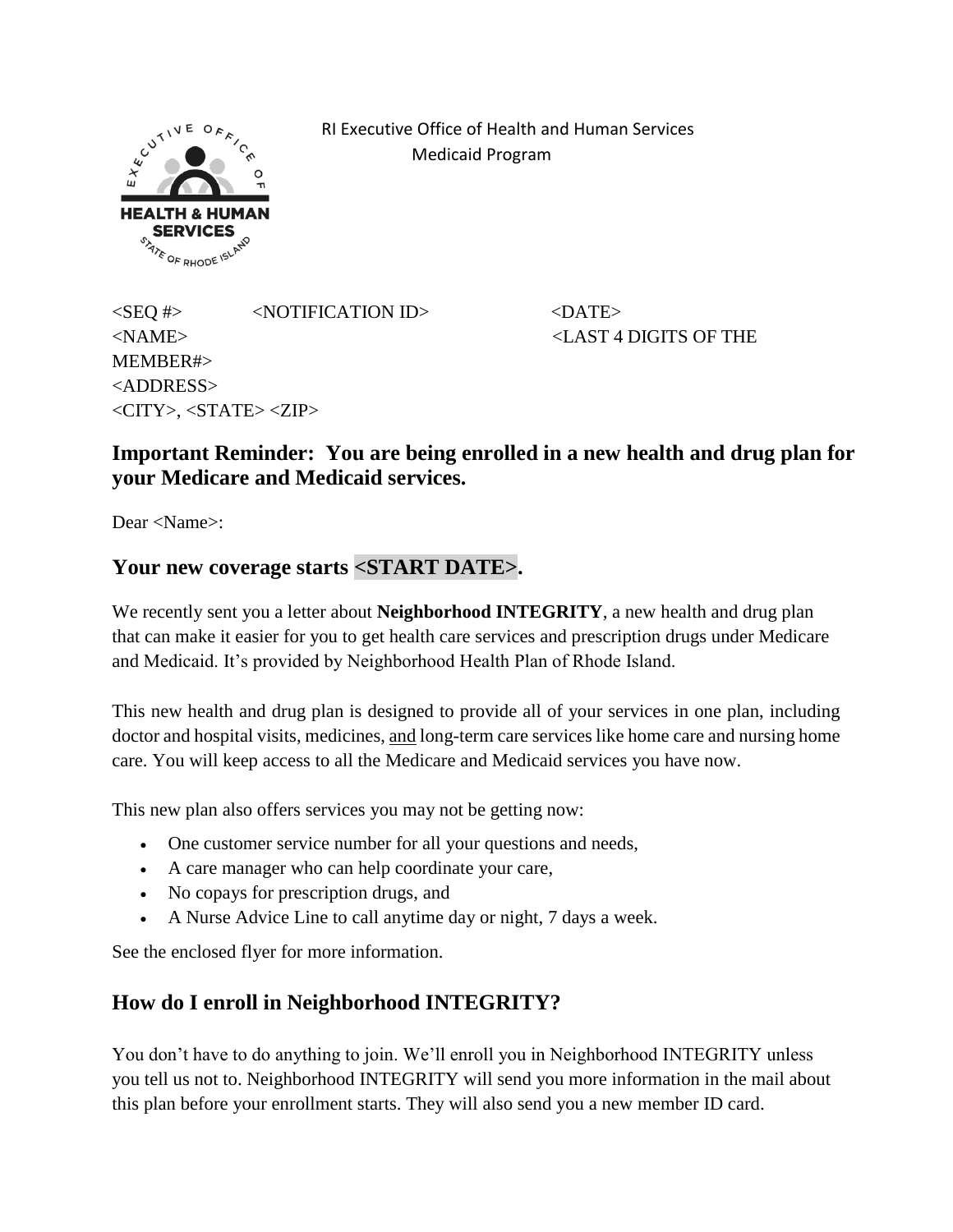## **What if I don't want to enroll?**

If you do **not** want to enroll in Neighborhood INTEGRITY, **you must call the Medicare-Medicaid Plan Enrollment Line at 1-844-602-3469 (TTY 711)** and tell us you don't want to join the new plan. They can help you keep your current Medicaid and Medicare covered services, including prescription drugs. You can also call Medicare to choose another Medicare health plan or prescription drug plan. Contact information is at the end of this notice.

## **If I join Neighborhood INTEGRITY, can I change my mind later?**

Yes. You always have the option to go back to getting Medicaid, Medicare, and your prescription drug plan (Medicare Part D) the way you did before.

**Note:** You have the right to join Original Medicare and a Medicare prescription drug plan at any time.

# **Neighborhood INTEGRITY and Medicare Part D**

You may have gotten a letter from your current Medicare prescription drug plan telling you that your prescription drug plan won't cover your prescription drugs. That's because you're being enrolled in a new health care and prescription drug plan-Neighborhood INTEGRITY. You can't keep your current prescription drug plan and be in Neighborhood INTEGRITY at the same time. You'll continue to get your prescription drug coverage from your current plan until Neighborhood INTEGRITY starts. There will be **no** gap in your prescription drug coverage.

## **Where can I get more information about Neighborhood INTEGRITY?**

- **Enrollment questions** Call the Medicare-Medicaid Plan Enrollment Line at 1-844-602- 3469, (TTY 711), Monday-Friday 8:00 am – 6:00 pm.
- **In-person help** Call the POINT at (401) 462-4444 (TTY 711). They can refer you to a State Health Insurance Program (SHIP) counselor to talk about your options. Monday, Wednesday, Friday 8:30 am  $-4:00$  pm, Tuesday and Thursday 8:30 am  $-8:00$  pm, and Saturday 8:30 am – 12 noon.
- **Provider network, benefits and services** To see if your doctor is in Neighborhood's network and what drugs are covered, call Neighborhood Member Services at 1-844-812- 6896 (TTY 711), Monday-Friday 8:00 am – 8:00 pm, Saturday 8:00 am – 12 noon or check the website at www.nhpri.org.
- **If you need help with coverage or filing an appeal**, call the RIPIN Healthcare Advocate at 1-855-747-3224 (TTY 711), Monday – Friday 8:00 am – 5:00 pm, plus extended hours on Thursday until 7:00 pm. You can also email the RIPIN Healthcare